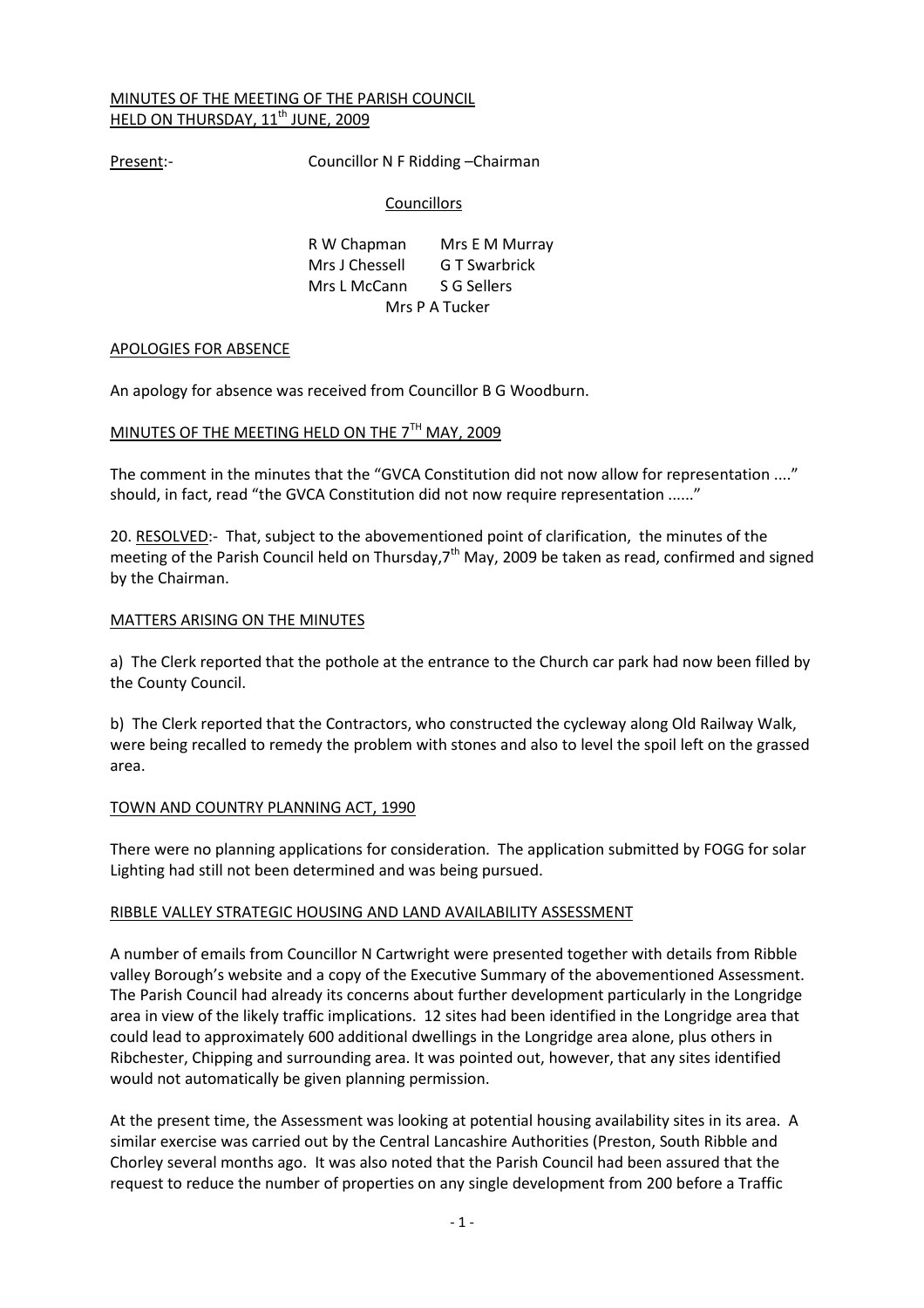Impact Study was deemed necessary would be addressed when revised planning legislation was being considered, but this had not yet taken place.

Although this was only a Site Assessment at the present time, it was felt that further consultation should take place, including the Parish Council, before the Assessment became part of Ribble Valley Borough Council's Planning Policy.

# 21. RESOLVED:- a) That the report be received; and

 b) That Ribble Valley Borough Council be requested to add Grimsargh Parish Council to its list of consultees when the Strategic Housing and Land Availability Assessment was being moved forward into a Policy Document.

# COMMUNITY PROJECTS

The Clerk reported that Ms R Green asked Parish Councils to continue trying to identify projects relating to provision for young persons.

22. RESOLVED:- That Ms R Green be asked to illustrate the nature of the projects she was looking seeking in relation to youth provision.

# PRESTON ROAD, B. 6243 - SPEEDING

The Clerk reported that, following the approval by the Ribble Valley Lancashire Locals to the reduction in the speed limit between Grimsargh and Longridge, the promised traffic study along this length of road, plus Longridge Road and Preston Road in Grimsargh, had now commenced. However, it was likely that it would take some time before the study was completed and any measures put in place. With the agreement of the Police, a SPID bracket had been erected at the east end of Preston Road on the approach to Elston Lane and the SPID would be utilised to try to reduce traffic speeds in this location. It was also noted that the Police had been carrying out speed and other checks near to St Michael's Church.

23. RESOLVED:- That the report be received.

## GRIMSARGH PARISH STORE

The clerk reported that a quotation of approximately £150. 00 to tarmac the access to the Store had been received from Mr J Rambottom of Haighton. This compared favourably with the price of £500. 00 asked by Mr Mason of Nook Cottage. The access was now in serious need of resurfacing, but Mr Mason was still carrying out building works and it was felt that this should be completed before any resurfacing was carried out.

Councillor Mrs Chessell had serious reservations about allowing Mr Mason to use the front section of the Store even though it had been suggested that it only be for the period of time that he lived next door. The nature of repairs was unknown, although it was pointed out that they could be significant, and it might be more appropriate to enter into a formal tenancy and for the Parish Council to arrange to carry out the repairs. The Clerk pointed out that the rear section was very full and it might be more appropriate to move the Field Day equipment into the front section and tidy the Parish Council's equipment in the rear section. It had already been agreed that an assessment of what was required and what should be disposed of after Field Day.

# 24. RESOLVED:- a) That the report be received; and

 b) That arrangements be made to tarmac the access to the Parish Store as soon as Mr M Mason had completed his building work; and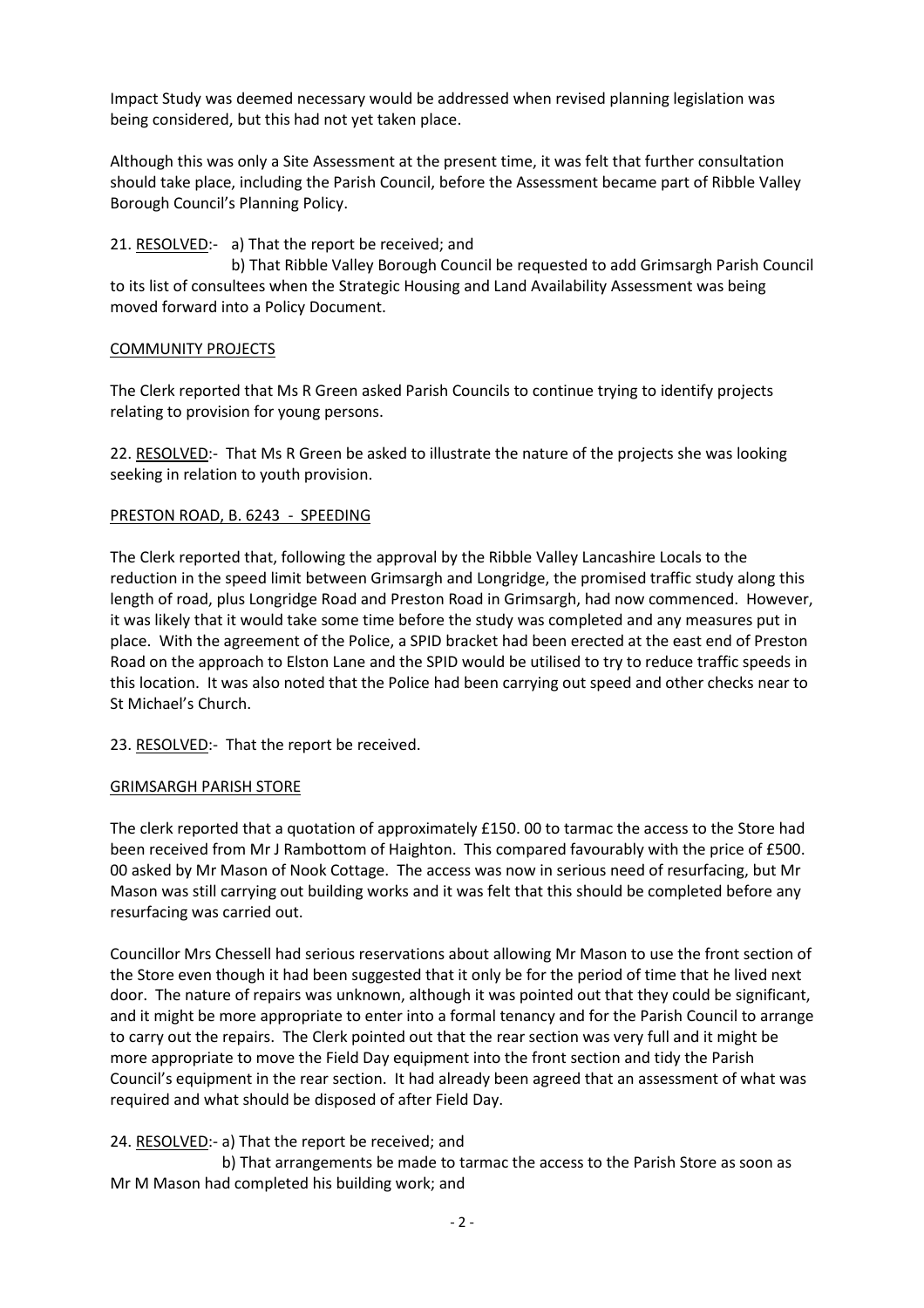c) That a survey be carried out to the Parish Store to determine the amount of repair work required to bring it into an acceptable condition.

## POLICING ISSUES

PC Ian Zanelli reported that there had been 5 reported incidents during May, plus 1 case of Antisocial behaviour. There had also been 2 reported cases of vandalism. He then reported that there had been a very poor attendance at the PACT meeting and it was intended, in the future, to hold them every two months and, in the intervening month, he would hold a PACT surgery at the police house. He also reported that there had been little response in relation to Neighbourhood watch apart from Longridge Road where it might be possible to start a scheme.

PC Zanelli then updated the Parish Council about the Police House. There had been no progress regarding the provision of a Security Centre as originally envisaged and the downstairs was only suitable for meetings. It was felt that this should be pursued further by the Parish Council on behalf of PC Zanelli. Finally, PC Zanelli presented a report outlining the level of policing that would be in place at Grimsargh Field Day and during the evening.

# 25. RESOLVED:- a) That the report be received; and

 b) That a letter be sent to Ch. Insp. Ian Mills asking for an update on what is happening to the Grimsargh Police House

# REDROW PLAY AREA PROVISION

Councillor Sellers asked about the land to the rear of the Village Hall and when it was to be reduced in height, having been raised in height by between 0.5 and 1.5 metres. He said that the Parish Council had previously agreed that the land would be reduced in height and this had been recorded in the minutes and also reported in a Newsletter. The Clerk commented that this was the wish of the Parish Council but it did not have the power to insist that the height was reduced, but this request had been passed to Preston City Council. Councillor Mrs Chessell said that she was also of the view that no agreement had been reached between Preston and Redrow to reduce the height.

It was then reported that Mr D Linley had indicated that Parks had indicated that they wished to adopt the areas not now used as play areas and also the football pitch at the rear of the Village Hall as a Junior Pitch. They were of the view that they were in an acceptable condition. However, it was commented that, previously, it had been indicated that the pitch was not acceptable and no work had been done to improve the surface since it had been constructed. A detailed estimate had been prepared by Parks for the payment needed from Redrow to mitigate for not providing on-site play provision in the sum of £158,390. 00. This would discharge all of Redrow's responsibilities relating to play and open space provision. Redrow had now been asked to submit the relevant planning application within one month of the  $21^{st}$  May, 2009. The amount identified by Parks was queried, particularly how it was made up and it was felt that a more detailed breakdown was required

# 26. RESOLVED:- a) That the report be received; and

 b) That Mr D Linley be asked to attend a meeting of the Parish Council to report on the various issues surrounding the football pitch at the rear of the Village Hall; and

 c) That Mr M Kelly be asked to attend a meeting of the Parish Council to report in detail about the breakdown of the costings produced to determine the payment required from Redrow to discharge their responsibilities in relation to on-site play provision.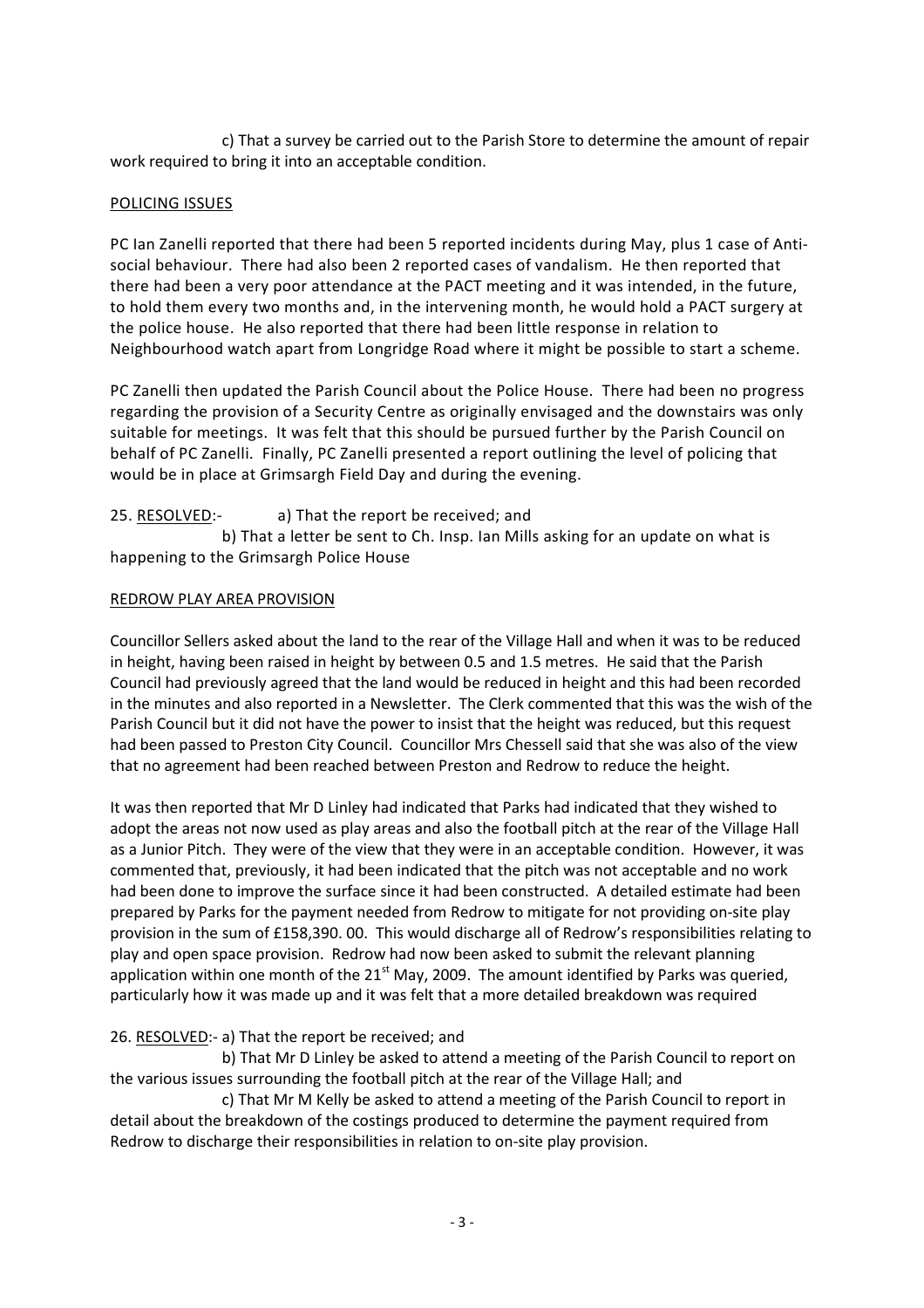## "FRIENDS OF GRIMSARGH GREEN"

Councillor Mrs Chessell briefly continued the discussion in relation to the sum of money required from Redrow, as now reported, and how this would affect the sum of money to be allocated to the Village Green. FOGG was almost at a point when major schemes could be put into place and there was a need to know the funding that would be available. She noted that Mr M Kelly had been asked to come along to the Parish Council to explain the costings. She then reported that it was hoped to have a stall at Field Day to try to raise some further funds for FOGG.

27. RESOLVED:- That the report be received.

## PARISH LENGTHSMAN

The Lengthsman's time sheet for May, 2009 was presented and accepted. The Council generally felt that the Lengthsman provided good value for money.

# 28. RESOLVED:- That the report be received.

# CLERK'S SALARY, ALLOWANCES AND EXPENSES

The Clerk presented details of his salary, expenses and allowances totalling £577. 34 for the period March to May, 2009, inclusive.

29. RESOLVED:- a) That approval be given to the payment of the Clerk's salary, allowances and expenses totalling £577. 34 for the period March to May, 2009, inclusive.

## THE NELLIE CARBIS MILLENNIUM WOODLAND

There was nothing to report regarding the Millennium Woodland.

## ACCOUNTS FOR PAYMENT

## 30. RESOLVED:- That the following accounts be approved for payment:-

| a) | Adam Cooper<br>(Payment to Lengthsman – May, 2009.<br>50 hours @ £10.00 per hour.<br>Includes £75.00 V.A.T.) | £575.00 |
|----|--------------------------------------------------------------------------------------------------------------|---------|
| b) | Adam Cooper<br>(Materials required to repair 2 bus shelters<br>Includes £8. 25 V.A.T.)                       | £63.25  |
| C) | Peter J Croft<br>(Clerk's salary, etc., for the period<br>March to May, 2009, inclusive)                     | £96, 83 |
| d) | United Utilities plc<br>(Water Charges for the Millennium Woodland<br>February to May, 2009, inclusive)      | f 12.23 |